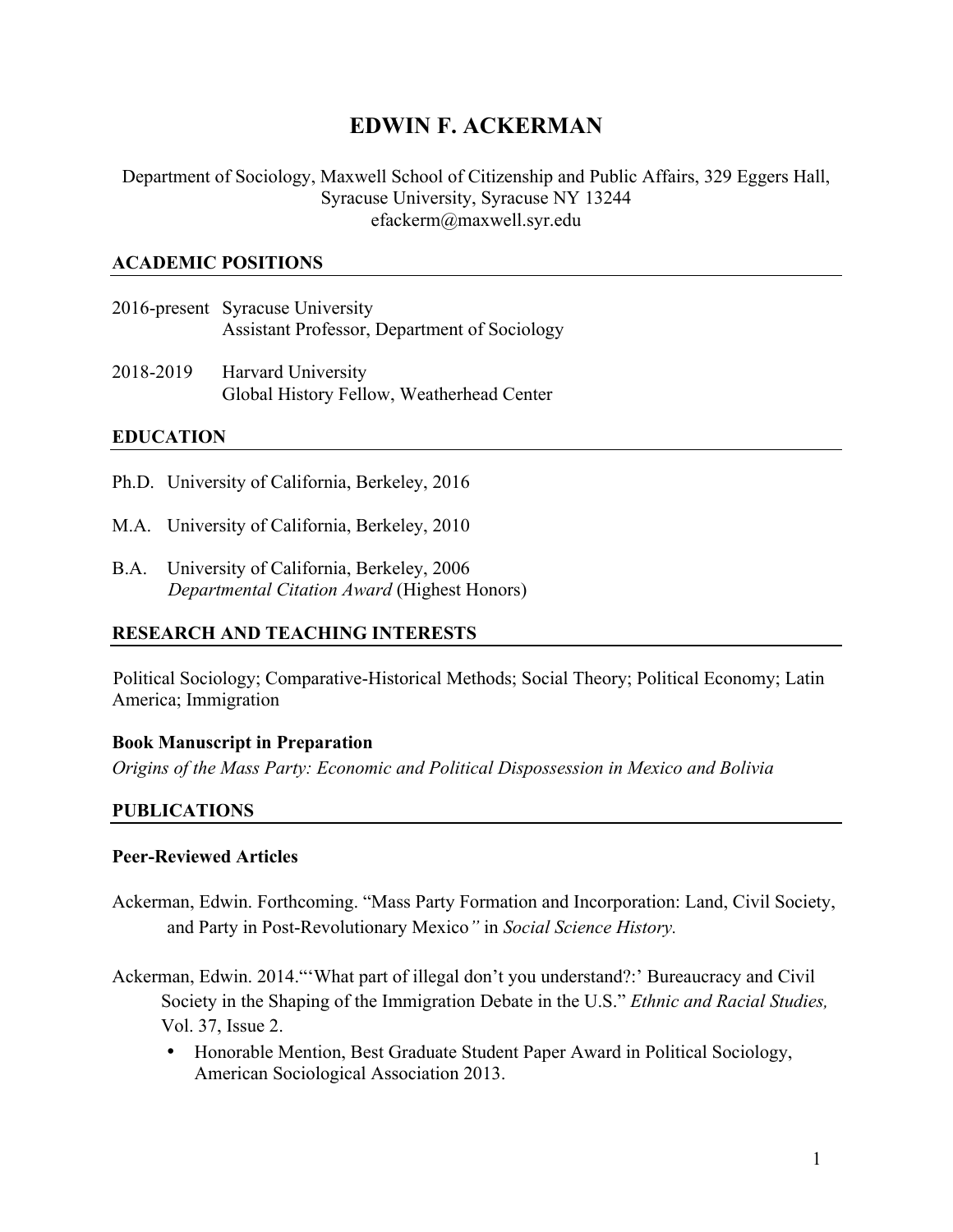- Featured in *National Public Radio*, *Pacific Standard Magazine*, *Danish Public Radio,*  and half a dozen other media outlets.
- Ackerman, Edwin. 2014. "The 'Illegal Alien' As a Category of Analysis: A Methodological Intervention." *Journal of Language and Politics,* Issue 13:3.

Ackerman, Edwin. 2013. "The Rise of the 'Illegal Alien.'" *Contexts,* Vol. 12, Issue 3.

Ackerman, Edwin. 2011. "NAFTA and Gatekeeper: A Theoretical Assessment Of Border-Enforcement In The Era Of The Neoliberal State.**"** *Berkeley Journal of Sociology,* Vol. 55.

## **Chapters, Reports, Reviews**

- Ackerman, Edwin. Forthcoming. Book Review: Santiago Aria's When Movements Become Parties: Bolivia's MAS in Comparative Perspective. *Sociological Review*.
- Ackerman, Edwin. 2019. "Neoliberalism and Corruption in Mexico: A Wolf in Sheep's Clothing." *NACLA Report on the Americas*, 51:2.
- Ackerman, Edwin. 2019. "Alt-Right: El surgimiento y desarrollo de la 'Derecha Alternativa' en E.E.U.U" ("*The Alt-right: The Emergence and Development of the Alternative Right in the U.S."*) in Fernandez de Castro, Rafael (editor) *La Diplomacia Consular en los tiempos de Trump,* Publisher: Colegio de la Frontera Norte: Mexico.

## **Public Sociology**

- Ackerman, Edwin. 2019. "Mexico's Fourth Transformation" in *Jacobin,* February 11th, 2019: < <https://www.jacobinmag.com/2019/02/mexico-lopez-obrador-airport-pemex-strikes>>
- Ackerman, Edwin. 2018. "AMLO's Mexico" in *Jacobin,* July 4th, 2018: < [https://www.jacobinmag.com/2018/07/andres-manuel-lopez-obrador-morena-pri>](https://www.jacobinmag.com/2018/07/andres-manuel-lopez-obrador-morena-pri)
- Ackerman, Edwin. 2018. "A Potential Breakthrough in Mexico" in *Jacobin,* June 26th, 2018: < [https://www.jacobinmag.com/2018/06/morena-lopez-obrador-amlo-mexico-elections>](https://www.jacobinmag.com/2018/06/morena-lopez-obrador-amlo-mexico-elections)
- Ackerman, Edwin. 2018. "El PRI y la sociedad civil" ("The PRI and civil society") in *Revista Nexos,* January 9th, 2018: < [https://redaccion.nexos.com.mx/?p=8491>](https://redaccion.nexos.com.mx/?p=8491)
- Ackerman, Edwin. 2017. "La Leccion del PRI" ("The Lesson of the PRI"). *Newsweek En Espanol*, August 14th, 2017: <[http://nwnoticias.com/#!/noticias/la-leccion-del-pri>](http://nwnoticias.com/#!/noticias/la-leccion-del-pri)
- Ackerman, Edwin. 2012. "A Mexican Spring?" in *Jacobin,* December 12, 2012:  $\langle$ http://jacobinmag.com/2012/12/a-mexican-spring/ $>$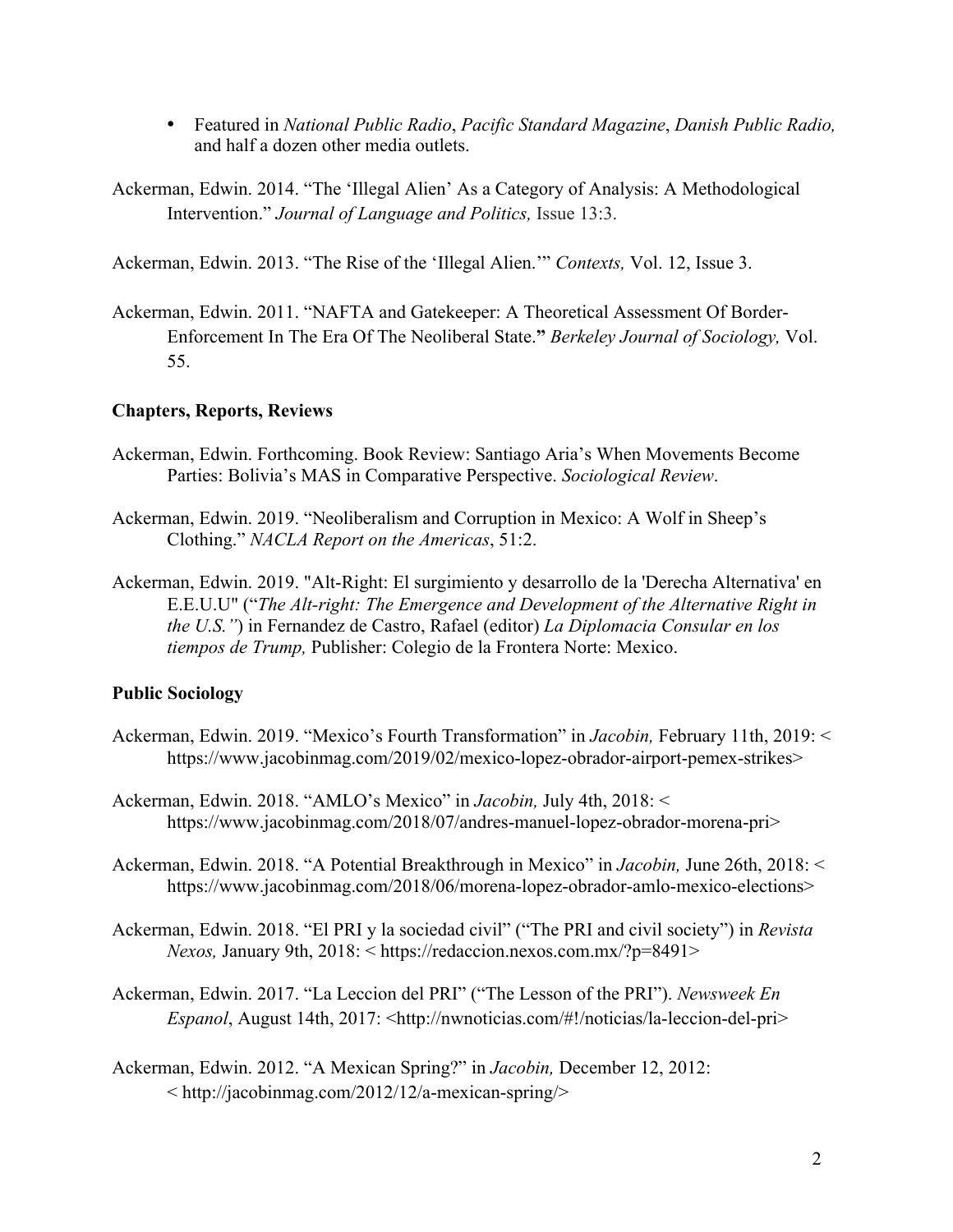- Ackerman, Edwin. 2012. "El Regreso del PRI?...Nunca Se Fue" ("*The Return of the PRI?....It Never Left"*). *Animalpolitico.com,* July 25th, 2012: nunca-se-fue/ > *<*[http://www.animalpolitico.com/blogueros-blog-invitado/2012/07/25/el-regreso-del-pri-](http://www.animalpolitico.com/blogueros-blog-invitado/2012/07/25/el-regreso-del-pri)
- $19^{th}$ , 2015: Interview for National Public Radio: "The Evolution of The Immigration Term: Alien," August 19th, 2015: [<http://www.npr.org/2015/08/19/432830934/the-evolution-of-the-immigration-term](http://www.npr.org/2015/08/19/432830934/the-evolution-of-the-immigration-term)alien>

#### **UNDER REVIEW**

- Ackerman, Edwin. "The Two Primitive Accumulations Behind Political Articulation: A Case Study of Bolivia's MNR (1952-1964)." Revise and Resubmit.
- Ackerman, Edwin, and Hill, Graham. "The Fight Against 'Gender Ideology' in Latin America: Peru, Costa Rica, Brazil, and Colombia in Comparative Perspective"

#### **GRANTS AND FELLOWSHIPS**

| 2019      | Weatherhead Center's Global History Initiative Residential Fellow, Harvard<br>University                                                  |
|-----------|-------------------------------------------------------------------------------------------------------------------------------------------|
| 2018      | Global Religion Research Initiative Project Launch, Notre Dame University                                                                 |
| 2017      | Appleby-Mosher Award, Maxwell School, Syracuse University                                                                                 |
| 2015-2016 | Kellogg Institute Visiting Fellow, University of Notre Dame (Declined)                                                                    |
|           | Center for U.S.-Mexico Study Visiting Fellow, University of California, San<br>Diego (Declined)                                           |
| 2014      | Ford Foundation Dissertation Fellowship, National Research Council<br>of The National Academies                                           |
| 2014      | Leo Lowenthal Fellowship, Sociology Department, UC Berkeley (Declined)                                                                    |
| 2013      | American Sociological Association Minority Fellowship                                                                                     |
| 2013      | Ford Foundation Dissertation Fellowship, National Research Council<br>of The National Academies, Honorable Mention                        |
| 2013      | John L. Simpson Memorial Research Fellowship in International and Comparative<br>Studies, Institute of International Studies, UC Berkeley |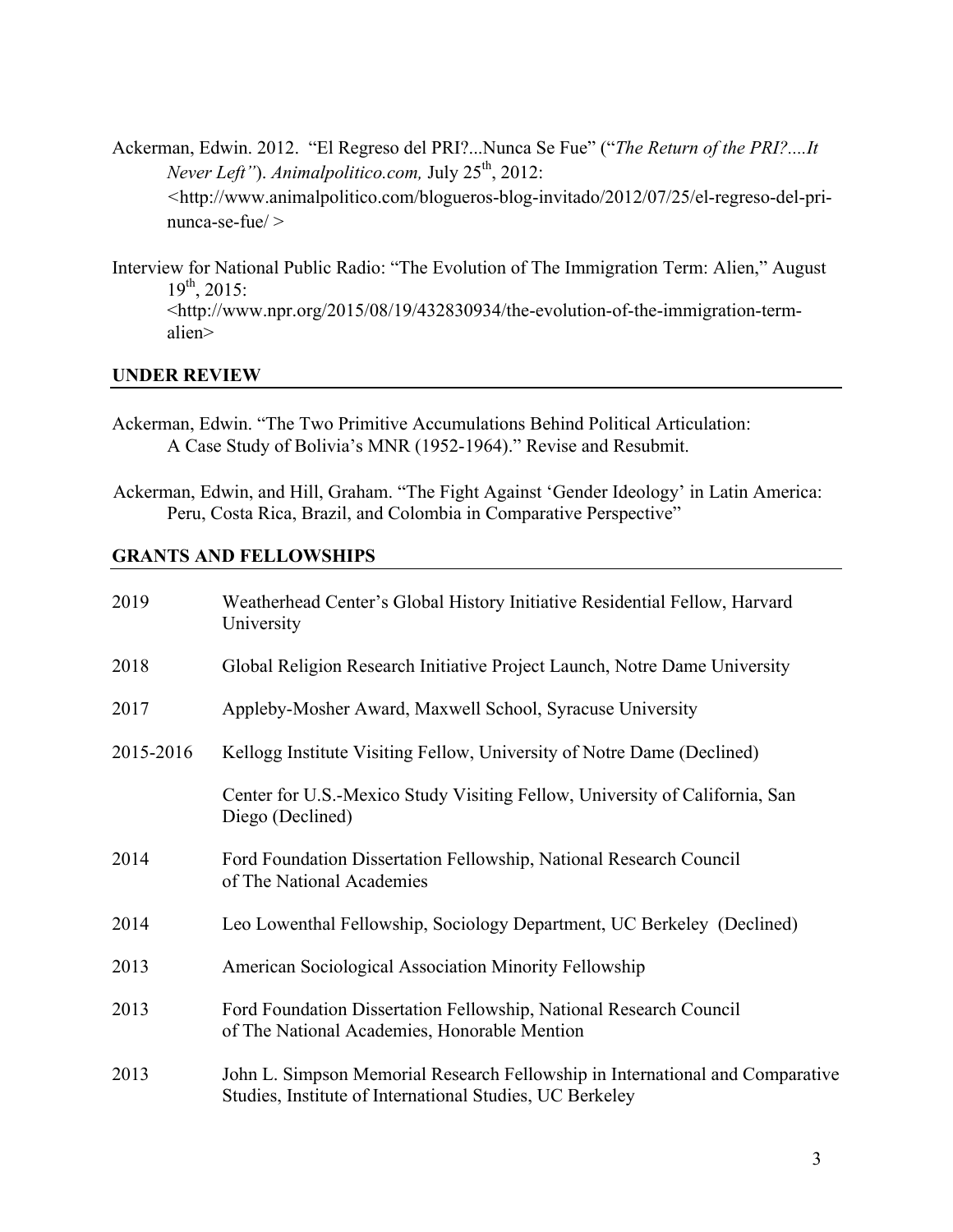| 2013      | Leo Lowenthal Fellowship, Sociology Department, UC Berkeley (Declined)                                              |
|-----------|---------------------------------------------------------------------------------------------------------------------|
| 2012      | Dean's Normative Time Fellowship, UC Berkeley                                                                       |
| 2011      | Multi-Country Research Fellowship, Council of American Overseas Research<br>Centers                                 |
| 2011      | Mellon Summer Research Grant, Andrew W. Mellon Foundation                                                           |
| 2011      | Tinker Summer Research Grant, Tinker Foundation                                                                     |
| 2009      | Ford Foundation Pre-Doctoral Fellowships, National Research Council<br>of The National Academies, Honorable Mention |
| 2007-2009 | Chancellor's Fellowship for Graduate Study, UC Berkeley                                                             |
| 2004-2006 | George A. Miller Research Scholarship, UC Berkeley                                                                  |

## **AWARDS AND HONORS**

| 2013                                                           | Best Graduate Student Paper Award in Political Sociology, American Sociological<br>Association, Honorable Mention.                  |  |
|----------------------------------------------------------------|-------------------------------------------------------------------------------------------------------------------------------------|--|
| 2006                                                           | Departmental Citation Award, Sociology Department, UC Berkeley (highest honor<br>awarded to an undergraduate student in the major). |  |
| 2006                                                           | Candidate for the University Medal (highest honor awarded to an undergraduate<br>student campus wide), UC Berkeley.                 |  |
| 2004-2006 Letters and Science Dean's Honors List, UC Berkeley. |                                                                                                                                     |  |
| 2004                                                           | "Top Twelve" Extended Opportunity Services' Students, Southwestern Community<br>College.                                            |  |
| 2004                                                           | President for Academic Affairs' Honors List, Southwestern Community College.                                                        |  |

## **INVITED TALKS**

| 2019 | "Two Primitive Accumulations and Party Formation in Mexico and Bolivia,"             |
|------|--------------------------------------------------------------------------------------|
|      | Weatherhead Center, Harvard University, February 11th, 2019.<br>$\sim$               |
|      | Latin American Studies Colloquium, SUNY-Albany, April 24th, 2019.<br>$\sim$ 10 $\pm$ |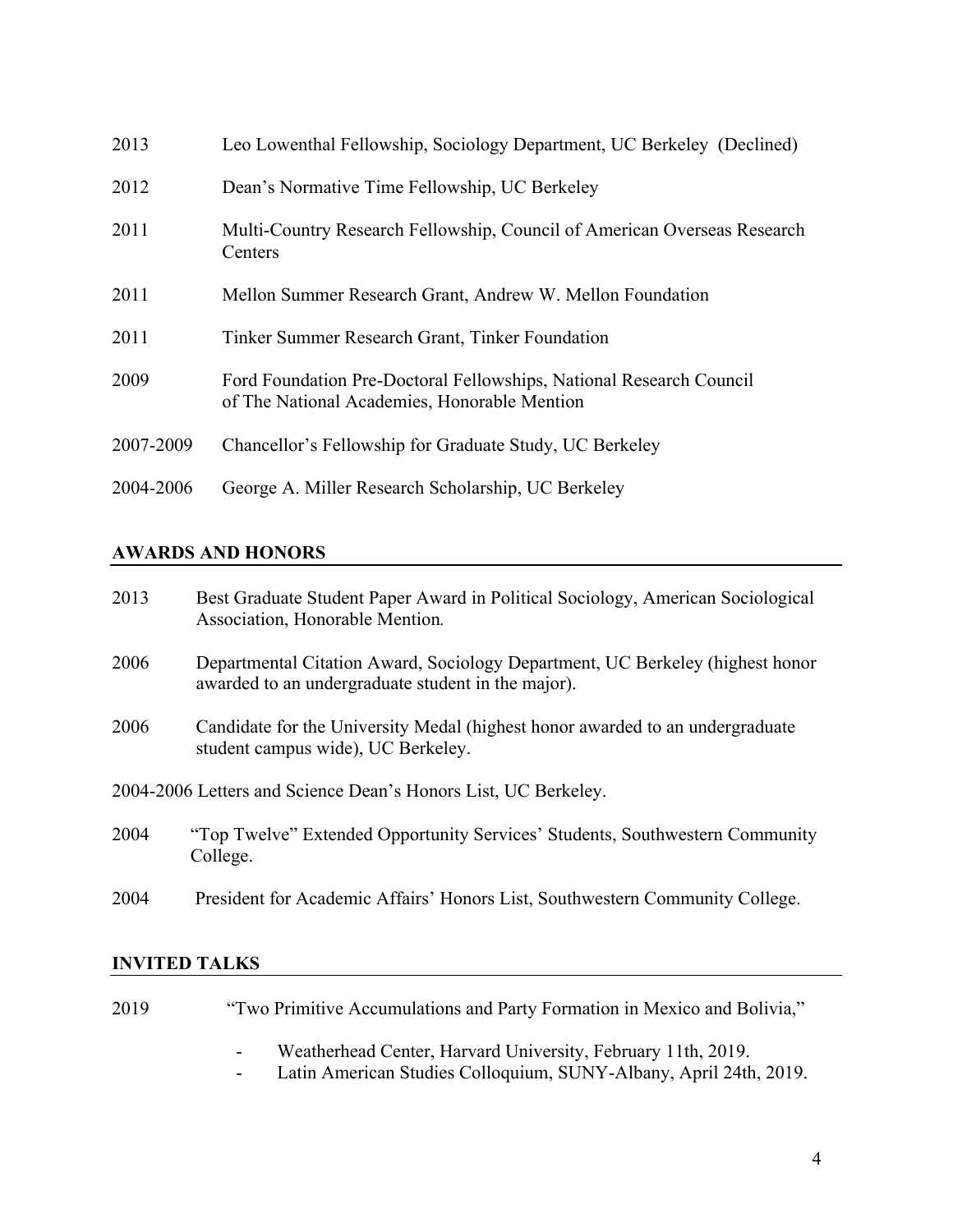| 2017 | "Party Formation in Mexico and Bolivia," American Sociological Association<br>Minority Fellowship seminar, Montreal, Quebec, Canada, August 11th, 2017.                                                                  |
|------|--------------------------------------------------------------------------------------------------------------------------------------------------------------------------------------------------------------------------|
|      | "Two Primitive Accumulations and Party Formation in Mexico and Bolivia,"<br>Development and Governance Seminar at the Watson Institute for<br>International and Public Affairs at Brown University, February 15th, 2017. |
| 2016 | "What Part of Illegal Don't You Understand?": Tracing the Debate Over<br>Immigration." Syracuse University Project Advance, Syracuse University,<br>December 1st, 2016.                                                  |
| 2015 | "The Emergence of the PRI: Land, Civil Society, and Party Formation in Post-<br>revolutionary Mexico." Center for U.S.-Mexican Studies, University of<br>California, San Diego, October 14, 2015.                        |

#### **CONFERENCE PRESENTATIONS**

2019 "Evangelicals Against 'Gender Ideology" (co-authored) - American Sociological Association Conference, New York City, NY, August 10-13th.

"Origins of the Mass Party in Theoretical Perspective"

American Sociological Association Conference, New York City, NY, August 10-13th.

"Two Primitive Accumulations and Party Formation in Mexico and Bolivia," Comparative Historical Conference, Northwestern University, May 17th.

"Anti-corruption as Redistribution: The Crafting of AMLO's Electoral Coalition,"

- Historical Materialism Conference, New York, April 11-13th, 2019.
- Latin American Studies Association Conference, Boston, MA, May 24th-27th, 2019.
- 2017 "Two Primitive Accumulations Behind Political Articulation: A Case Study of Post-revolutionary Bolivia,"
	- Social Science History Association Conference, Montreal, Quebec, Canada, November 2-5th.
	- American Sociological Association Conference, Montreal, Quebec, Canada, August 12-15th.
	- The New School of Social Research Sociology Conference, New York City, NY, April 8th.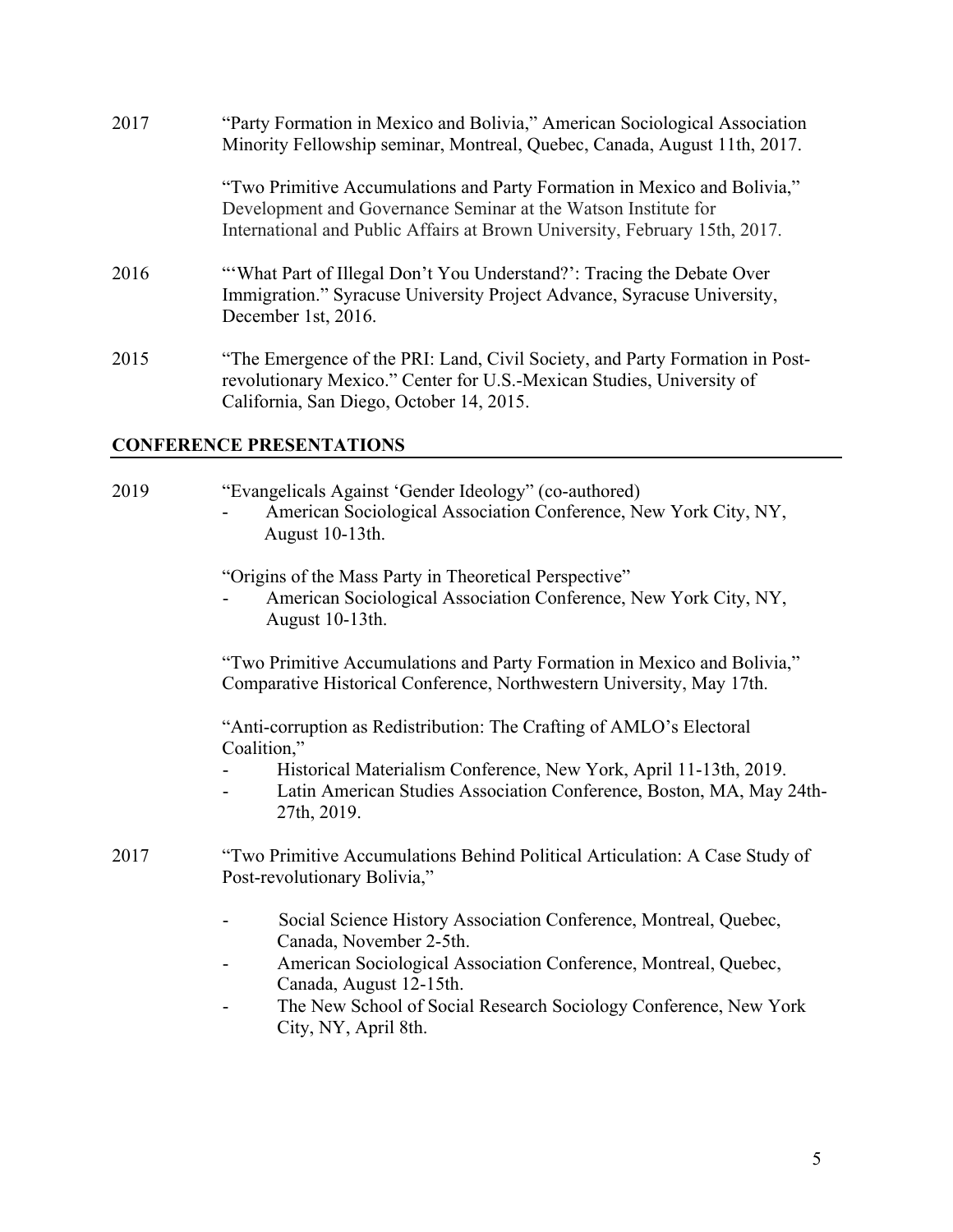| 2016 | Presider: "Antecedents of Censuses from Medieval to Nation States," Author<br>Meets Critics Session, Pacific Sociological Association Conference, Oakland CA,<br>April $1st$ .                                                                                                        |
|------|---------------------------------------------------------------------------------------------------------------------------------------------------------------------------------------------------------------------------------------------------------------------------------------|
| 2015 | Panel presider: "Voting and Electoral Processes," Regular Session, American<br>Sociological Association Annual Meeting, Chicago, IL., August 22-25th.                                                                                                                                 |
| 2014 | "Mass Party Formation: Land, Civil Society, and Party in Post-Revolutionary<br>Mexico"                                                                                                                                                                                                |
|      | Social Science History Association Conference, Session: Party Formation<br>in Latin America: Opposition, Mass, and Authoritarian Parties in<br>Comparative and Historical Perspective (panel organizer and presenter),<br>Toronto, Ontario, Canada, November 6-9.                     |
|      | Conference of Ford Fellows, History Academic Exchange Session,<br>Newport Beach, CA, September 26-27.                                                                                                                                                                                 |
|      | American Sociological Association Annual Meeting, Minority Fellowship<br>Program Research Session, San Francisco CA, August 16-19.                                                                                                                                                    |
| 2013 | "Land and Hegemony: Party Incorporation in Post-Revolutionary Mexico and<br>Bolivia"                                                                                                                                                                                                  |
|      | Capitalism, The Politics of Inequality, and Historical Change<br>Conference, organized by the Comparative and Historical Sociology and<br>Political Sociology sections of the ASA, Columbia University, New York,<br>NY, August 14 <sup>th</sup> .                                    |
|      | Latin American Studies Association Conference, Parties and Subnational<br>Politics Session, Washington, D.C., May 29-June 1st.                                                                                                                                                        |
| 2011 | "Regulated Society vs Organic State: The Hegelian State in Gramsci and Gentile,"<br>VIII Annual Theory Forum: Italian Social Theory: from Antonio Gramsci to<br>Giorgio Agamben, University of Massachussets Boston, Boston, MA April 13-<br>14.                                      |
| 2011 | "What Part of Illegal Don't You Understand? Bureaucracy and Civil Society in<br>the Shaping of Illegality." 22 <sup>nd</sup> Meeting of the Politics of Race, Immigration, and<br>Ethnicity Consortium (PRIEC), University of California, Los Angeles, February<br>$25^{\text{th}}$ . |
| 2010 | "How Illegality Became a Central Point of Concern in the Immigration Debate."<br>American Sociological Association Conference, Political Sociology Section<br>Panel: "Citizenship Rights and Immigration: Separation and Integration," Atlanta<br>GA, August 13-17.                   |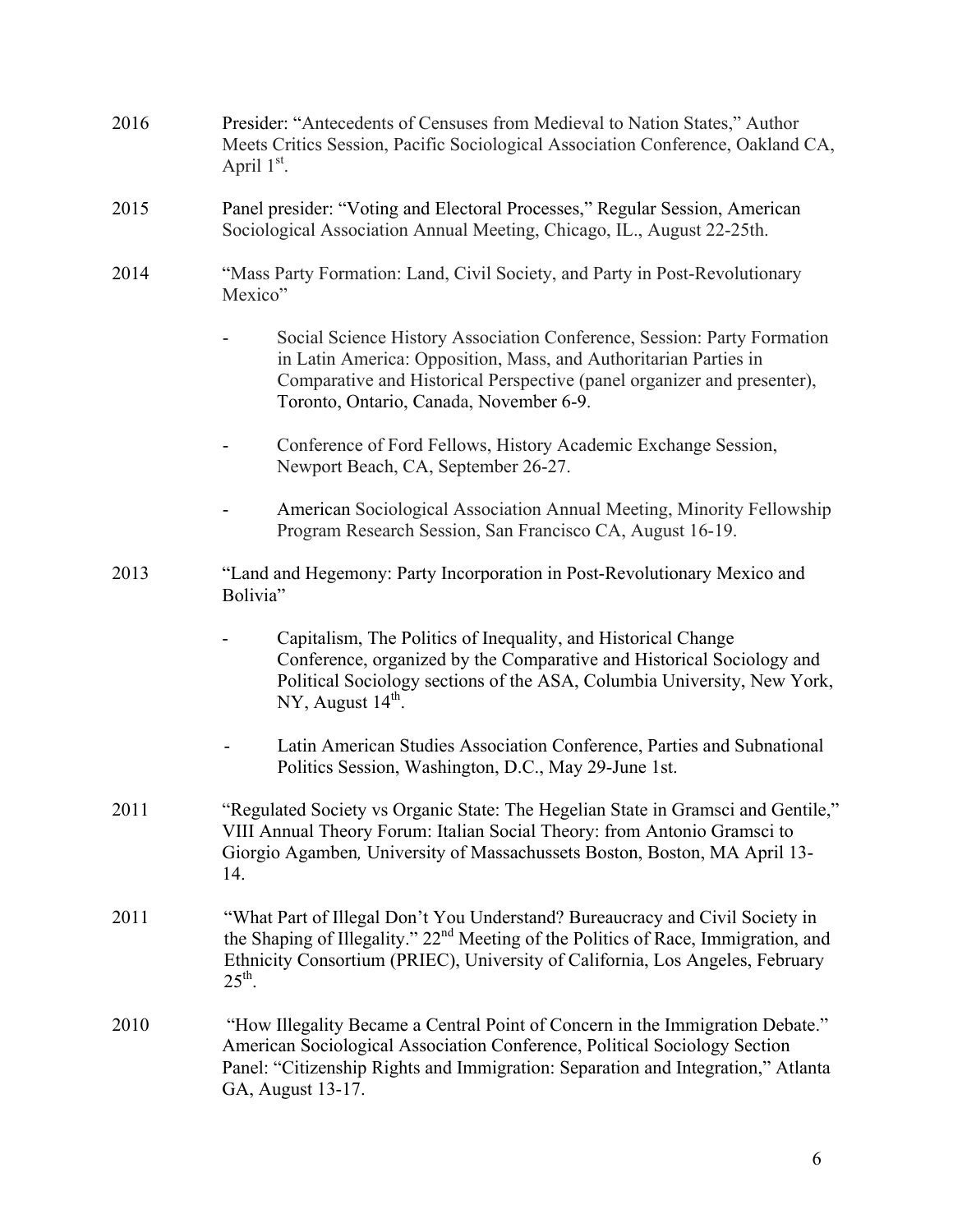2009 "School Politics and Politics Through School: Mexican-Origin Families and the Role of Schools in Civic/Political Participation." Symposium on Social Change and Youth Engagement in Immigrant Communities, Institute for the Study of Social Change, Berkeley CA, May 8.

### **TEACHING EXPERIENCE**

#### Syracuse University

 Global Social Change: Fall 2017 Political Sociology: Fall 2016, Spring 2017, Fall 2017, Fall 2018 Race in Comparative-Historical Perspective (graduate student seminar): Spring 2017 Global Social Movements: Fall 2016 Global Capitalism: Fall 2018

University of California Berkeley

 *Instructor of Record* 

The Left in Power: Summer 2016 Sociology of Revolution: Spring 2016

*Graduate Student Instructor* 

 Politics and Social Change: Spring 2011 Contemporary Social Theory: Fall 2010 Classical Social Theory: Spring 2010 Introduction to Sociology: Fall 2009

#### **PROFESSIONAL AFFILIATIONS AND SERVICE**

Departmental Committees

Executive Committee, Sociology, Syracuse University, Academic year 2017-2018 Undergraduate Committee, Sociology, Syracuse University, Academic year 2017-2018

#### Board Membership

*Critical Historical Sociology Blog* (official blog of the American Sociological Association's Section on Comparative and Historical Sociology), Member of the editorial board 2018-present

*Sociology Compass,* Member of the political sociology section editorial board, 2018-present

States and Society Network Representative, Social Science History Association